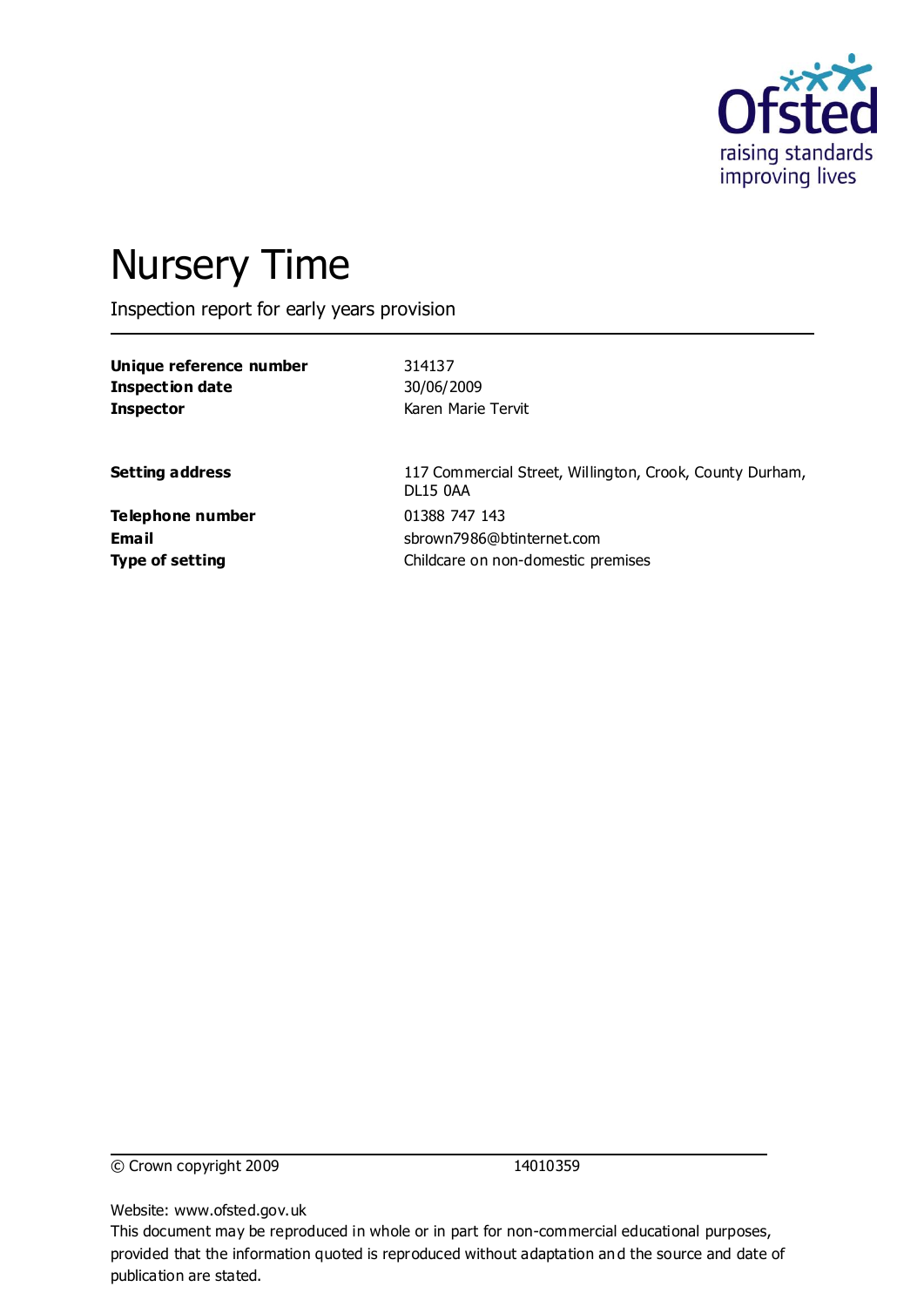# **Introduction**

This inspection was carried out by Ofsted under Sections 49 and 50 of the Childcare Act 2006 on the quality and standards of the registered early years provision. 'Early years provision' refers to provision regulated by Ofsted for children from birth to 31 August following their fifth birthday (the early years age group). The registered person must ensure that this provision complies with the statutory framework for children's learning, development and welfare, known as the *Early* Years Foundation Stage.

The provider must provide a copy of this report to all parents with children at the setting where reasonably practicable. The provider must provide a copy of the report to any other person who asks for one, but may charge a fee for this service (The Childcare (Inspection) Regulations 2008 regulations 9 and 10).

The setting also makes provision for children older than the early years age group which is registered on the voluntary and/or compulsory part(s) of the Childcare Register. This report does not include an evaluation of that provision, but a comment about compliance with the requirements of the Childcare Register is included in Annex B.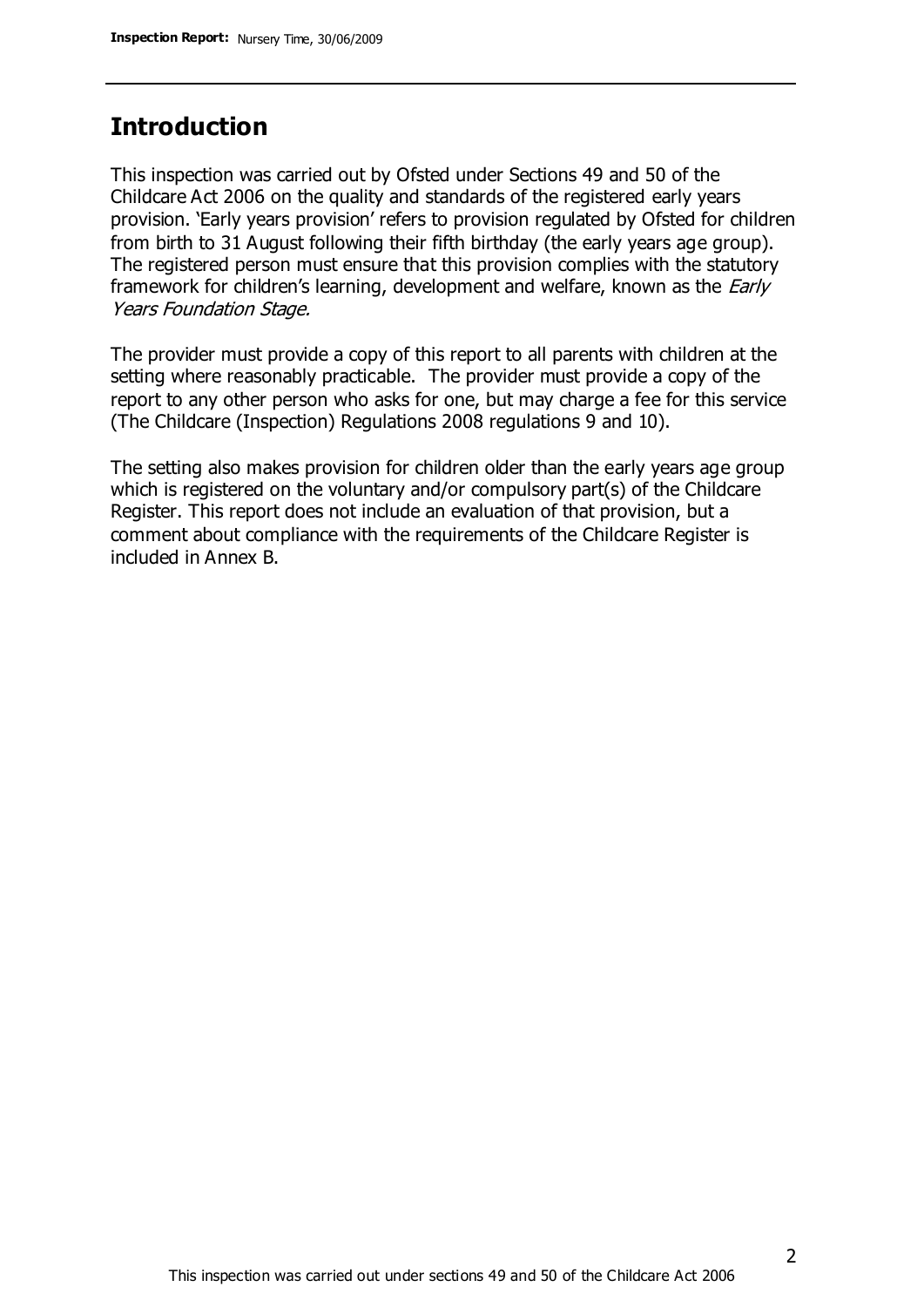# **Description of the setting**

Nursery Time is one of three privately owned provisions run by the Nursery Time group. It opened in 1999 and operates from two floors of a purpose-built building in Willington, County Durham. The nursery is open each weekday from 07.30 until 18.00 for 51 weeks of the year, excluding bank holidays.

The setting is registered on the Early Years Register and the compulsory and voluntary parts of the Childcare Register for a maximum of 58 children at any one time. There are currently 79 children on roll; of these, 33 are in the early years age group. The setting supports children with learning difficulties. All children share access to a secure enclosed outdoor play area.

There are 17 staff working with the children; of these, 14 hold an appropriate early years qualification.

## **Overall effectiveness of the early years provision**

Overall the quality of the provision is good. Children are cared for in a warm, welcoming and secure environment. They are provided with a range of positive learning opportunities which enable them make good progress towards the early learning goals given their starting points. The setting's inclusive practice ensures that partnerships with parents are strong and children's individual needs are known and met. The recommendations from the last inspection have been effectively addressed and the ongoing process of self-evaluation demonstrates the nursery's capacity and commitment to continuous improvement.

# **What steps need to be taken to improve provision further?**

To further improve the early years provision the registered person should:

- further develop the written risk assessments to ensure that all areas are thoroughly checked before children access them
- further develop the organisation of meal and snack times to ensure that all children's individual needs are met
- further develop the range of experiences for older children so they receive appropriate challenge both indoors and outdoors.

# **The leadership and management of the early years provision**

The owner and manager have clear ideas and work well together to promote good outcomes for children. All staff are suitably qualified and vetting procedures for all adults are robust, effectively safeguarding children. Staff have a good knowledge of the Early Years Foundation Stage curriculum. They are eager to further their own professional development and are very well supported in accessing further training, both in-house and external. This has a positive impact on the children's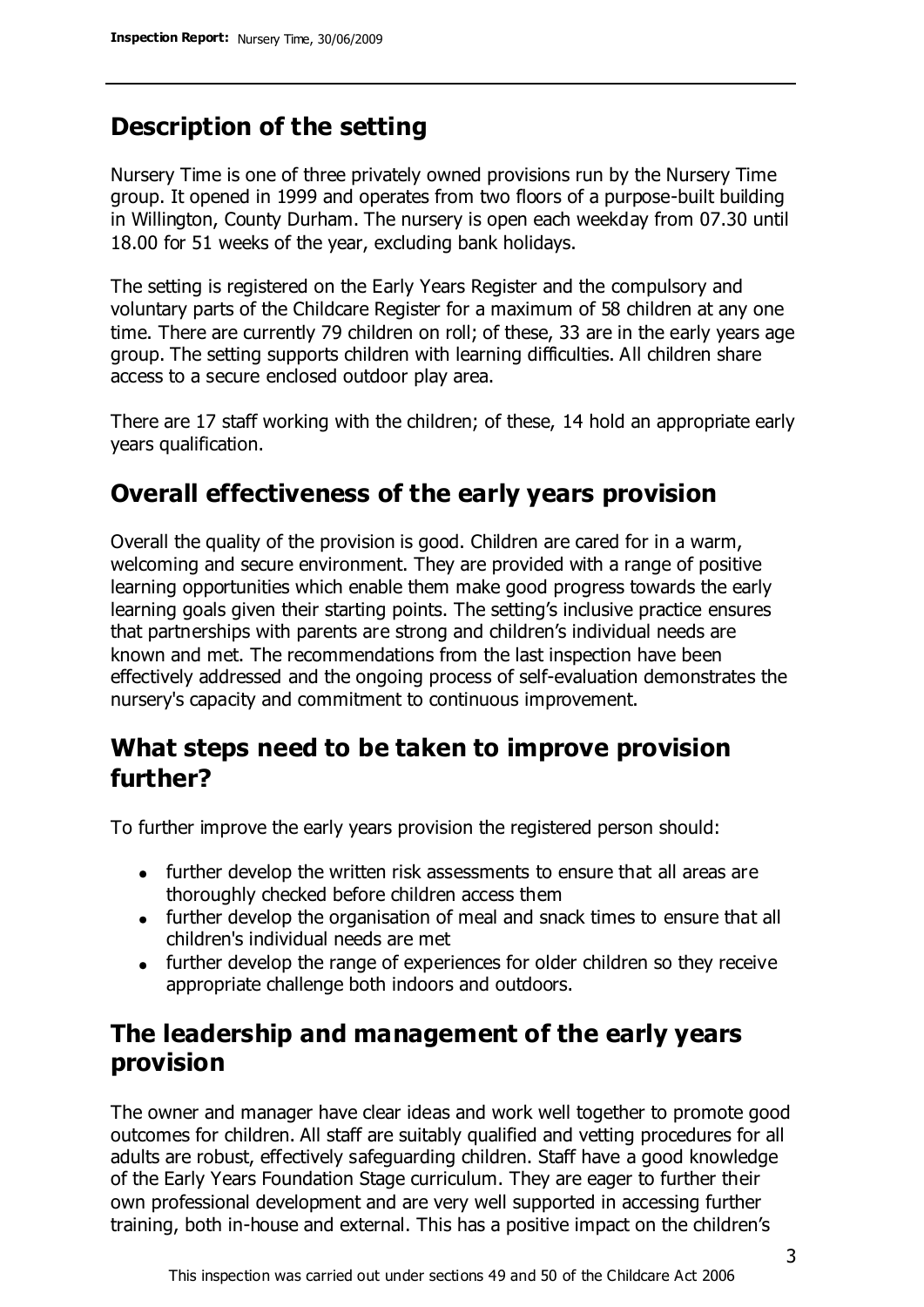learning and development. A good range of policies and procedures is in place.

The nursery staff work in partnership with other professionals to support the learning and development of children who have specific needs. Good links are in place with parents, carers and other agencies, especially the local Sure Start facility, nursery and schools. This promotes a shared approach to children's ongoing learning and care needs and their transition into school. Parents are encouraged to share what they know about their children and information is sought regarding children's starting points.

Since the last inspection, previous recommendations have been effectively implemented to promote the outcomes for children. For example, children now have access to a wide range of natural materials and planning now ensures that all areas of learning receive regular and appropriate attention. The management and staff team are also committed to self-evaluation, providing a good basis for the continuous improvement of the setting. For example, new toys and equipment have been purchased and plans are in place for the development of the outdoor area and a nursery extension. The manager has also reviewed the way in-house training is delivered, which has been particularly successful during the recent safeguarding training.

## **The quality and standards of the early years provision**

Children are confident, interested and motivated to learn. Staff have a good understanding of the learning and development requirements and how young children learn. They plan a good balance of adult-led and child-initiated activities across all areas of learning. However, occasionally older children can become boisterous as they lack sufficient challenge, particularly as access to outdoors has to be rotated as space is limited. Staff observe children well and use this to plan the next steps in children's learning. Children show great interest in visitors' name badges; staff quickly picked up on this and incorporated the making of badges into their plans for the next day's activities. Even very young children confidently select their own toys and activities and move around independently. For example, young children delight in crawling or shuffling through the play tunnel indoors or using the brushes in the outdoor tray to explore the mud and water. Older children develop good mouse skills while using simple computer programmes; they delight in wearing wellies outdoors and jumping in the puddles or digging for mini beasts. They thoroughly enjoy visiting the sensory garden or walking along the disused railway tracks.

Children are well behaved and develop good relationships with staff and each other. They politely say 'excuse me' when wanting to get past adults and other children. Staff are good role models and give children praise and encouragement for their achievements. This contributes to the children's sense of trust and develops their positive attitude to learning. Staff have good links with parents and carers and positively promote their involvement in their child's care and learning. For example, whiteboards are used to tell parents about children's learning. Good use of moving-on files is made, with parents being encouraged to contribute to these with their own 'wow' moments. Home visits are offered before placement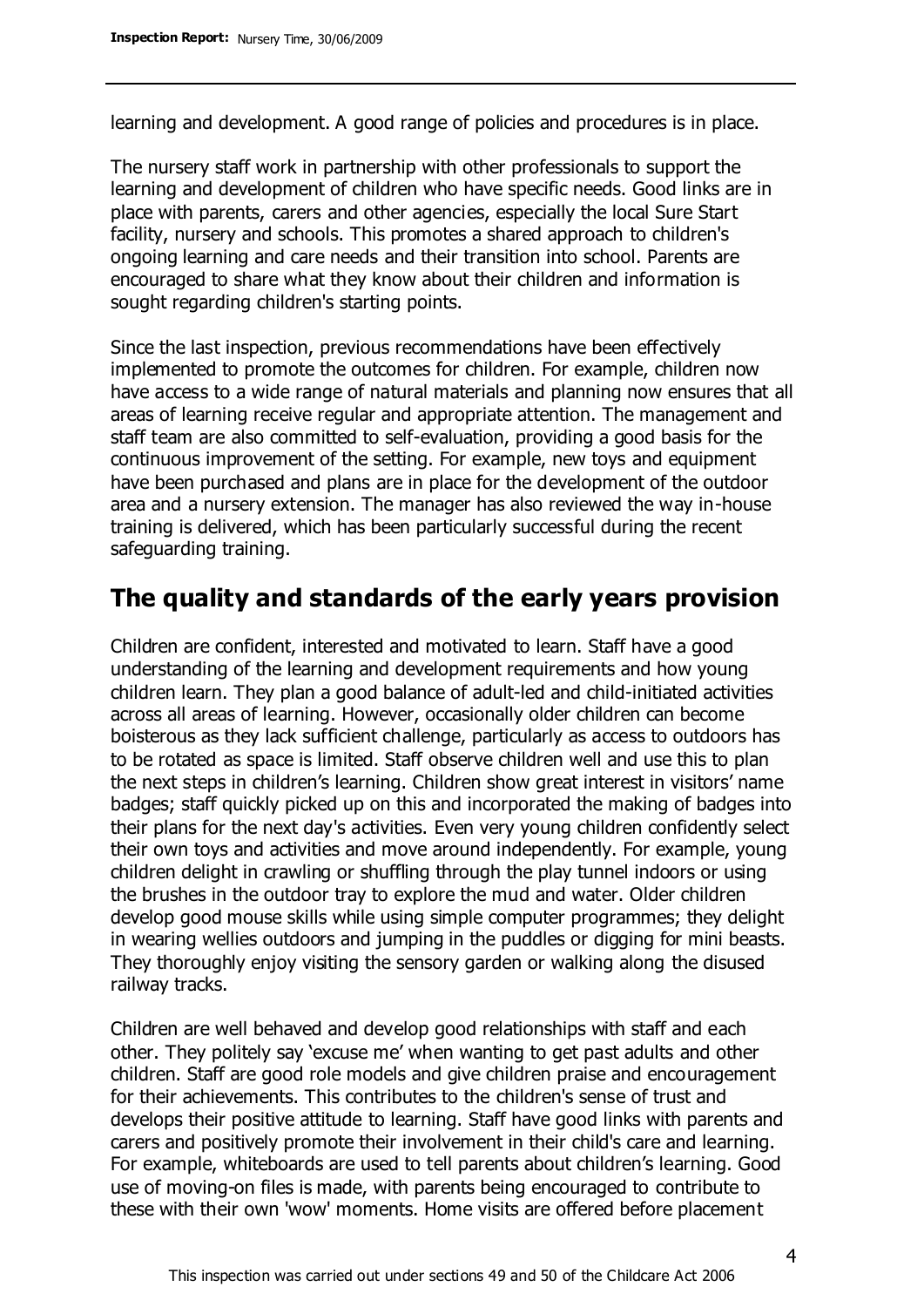starts and regular parents' evenings are held. Parents' comments about the nursery are positive.

Children receive a healthy and balanced diet, developing good independence skills as children are encouraged to serve themselves. Parents are able to supplement children's snack and provide tea for them; these foods are not always healthy. This, along with all children, apart from the babies, getting lunch and afternoon snack together, sometimes results in children becoming overexcited. Risk assessments are in place in which most risks are identified and minimised and children are well supervised. Staff help children to understand how to keep themselves safe as they offer gentle explanations; for example, they help children to negotiate the stairs to and from the pre-school room safely.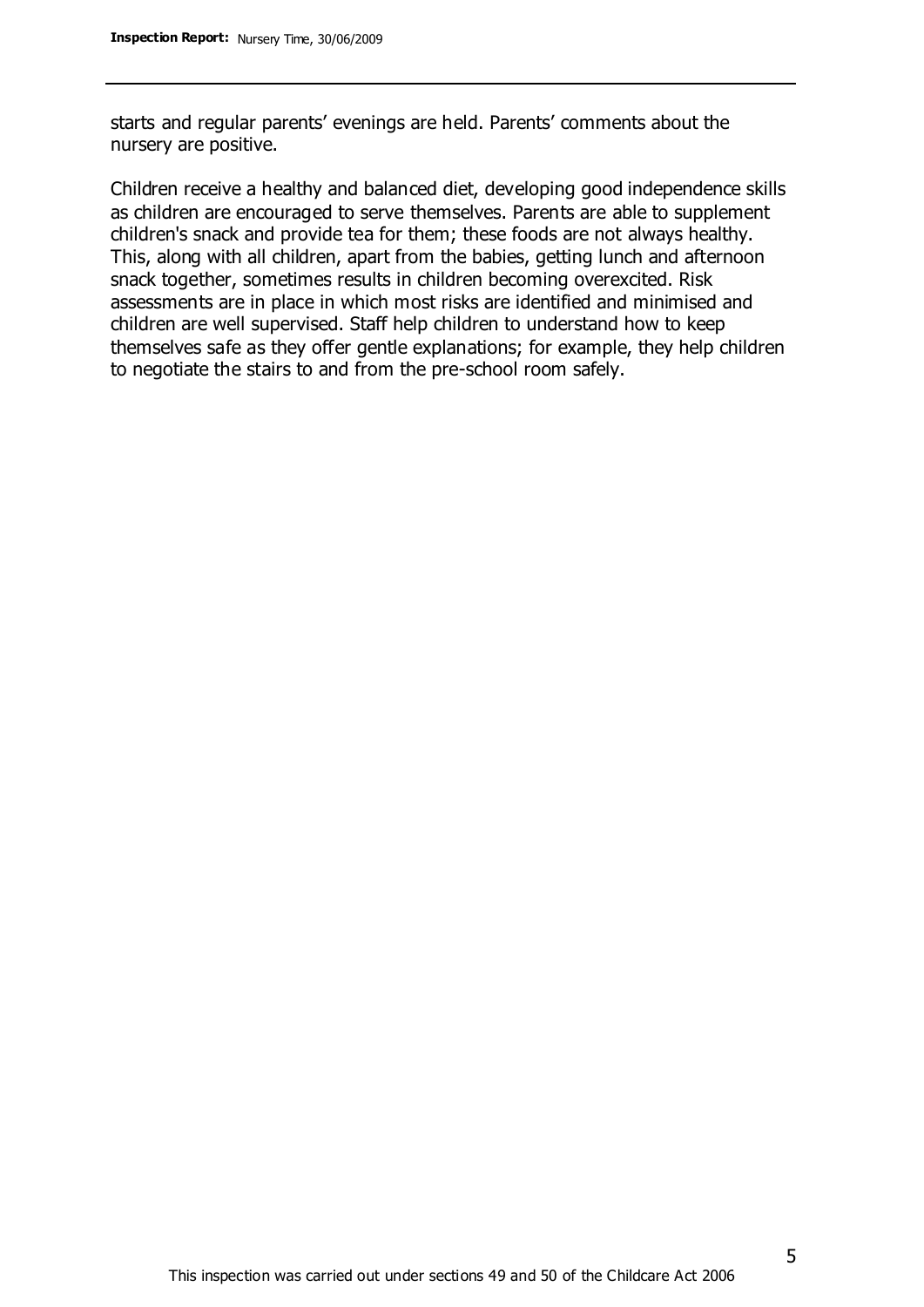# **Annex A: record of inspection judgements**

#### **The key inspection judgements and what they mean**

Grade 1 is Outstanding: this aspect of the provision is of exceptionally high quality Grade 2 is Good: this aspect of the provision is strong Grade 3 is Satisfactory: this aspect of the provision is sound Grade 4 is Inadequate: this aspect of the provision is not good enough

#### **Overall effectiveness**

| How effective is the provision in meeting the needs<br>of children in the Early Years Foundation Stage? |  |
|---------------------------------------------------------------------------------------------------------|--|
| How well does the provision promote inclusive practice?                                                 |  |
| The capacity of the provision to maintain continuous                                                    |  |
| improvement.                                                                                            |  |

### **Leadership and management**

| How effectively is provision in the Early Years               |  |
|---------------------------------------------------------------|--|
| <b>Foundation Stage led and managed?</b>                      |  |
| How effective is the setting's self-evaluation, including the |  |
| steps taken to promote improvement?                           |  |
| How well does the setting work in partnership with parents    |  |
| and others?                                                   |  |
| How well are children safeguarded?                            |  |

## **Quality and standards**

| How effectively are children in the Early Years<br><b>Foundation Stage helped to learn and develop?</b> |               |
|---------------------------------------------------------------------------------------------------------|---------------|
| How effectively is the welfare of children in the Early                                                 |               |
| <b>Years Foundation Stage promoted?</b>                                                                 |               |
| How well are children helped to stay safe?                                                              | っ             |
| How well are children helped to be healthy?                                                             |               |
| How well are children helped to enjoy and achieve?                                                      | າ             |
| How well are children helped to make a positive                                                         | $\mathcal{P}$ |
| contribution?                                                                                           |               |
| How well are children helped develop skills that will                                                   |               |
| contribute to their future economic well-being?                                                         |               |

Any complaints about the inspection or report should be made following the procedures set out in the guidance available from Ofsted's website: www.ofsted.gov.uk